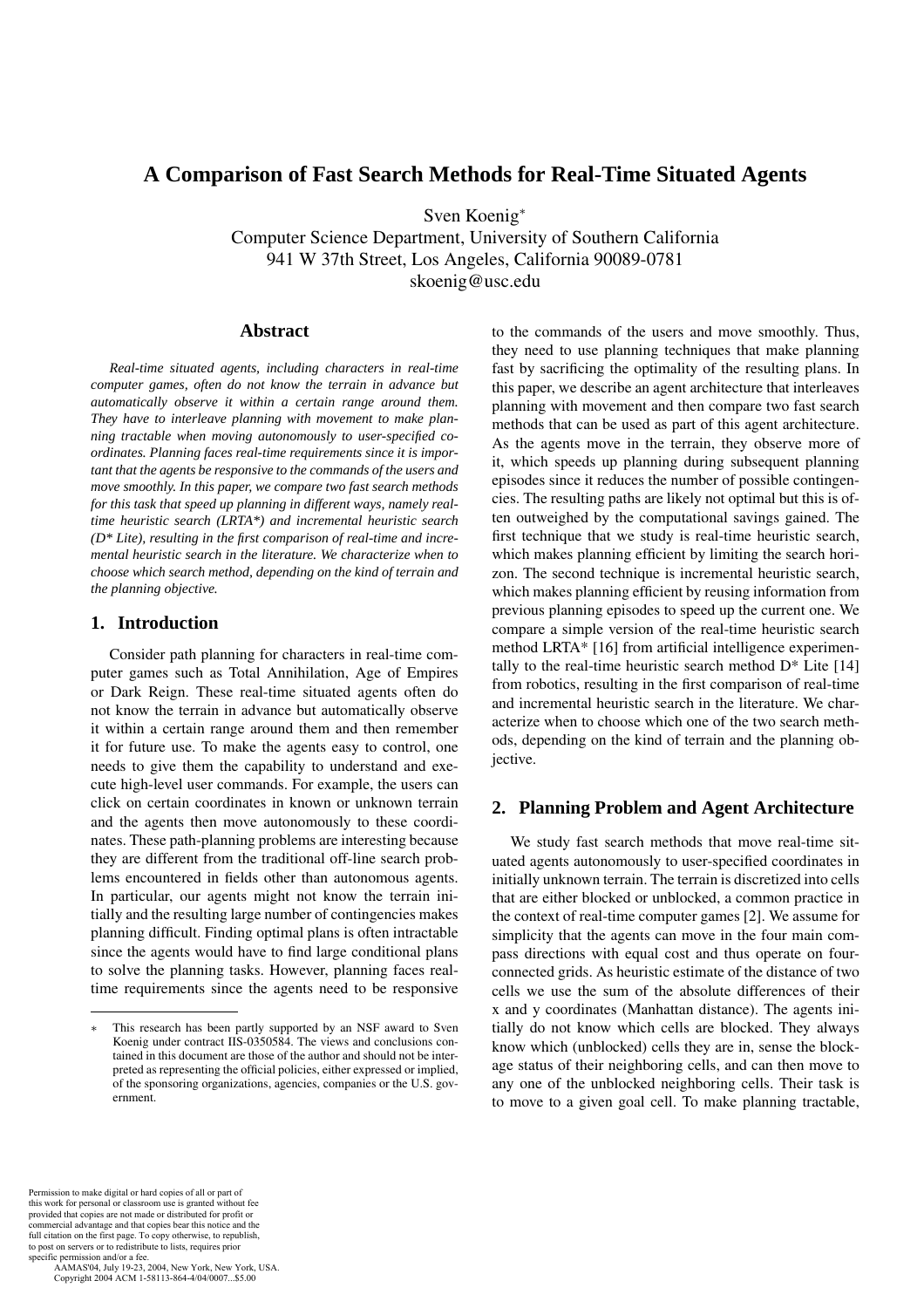

**Figure 1. Obvious Planning Approach**

we use an agent architecture that always assumes that cells whose blockage status has not been observed yet are unblocked (freespace assumption) [15]. If an action execution (movement) does not have the desired effect during plan execution because this assumption does not hold, the agents stop executing the plan and repeat the planning process from their new states, until the planning task is solved. Thus, they interleave planning with movement. They cannot inadvertently execute actions that make it impossible for them to reach the goal cell since our grids are undirected. The simplicity of our planning problem helps us to compare realtime and incremental heuristic search rigorously even those both search methods also apply to more complex scenarios, such as dynamically changing grids with more complex topologies and nonuniform edge costs as well as agents with larger sensor ranges. Thus, both of them can also be used in the presence of other agents.

## **3. Incremental Heuristic Search**

One obvious approach to solving our planning problem is to always plan a complete path from the current cells of the agents to the goal cell. Since the agents always assume that all cells whose blockage status they have not observed yet are unblocked, they determine a shortest presumed unblocked path (a path that does not pass through cells that are known to be blocked) from their current cells to the goal cell and then move along it until they either reach the goal cell or observe that their current path is blocked. If they cannot find any presumed unblocked path, then there is no path from their start cell or, alternatively, their current cell to the goal cell. Figure 1 shows an example. The circle denotes the agent. Black cells denote blocked cells that the agent has already observed, and grey cells denote blocked cells of which the agent does not yet know. The arrows show the paths of the agent between replanning episodes.

Some theoretical properties of this planning approach have been studied in the literature. It is easy to show that the planning approach either moves agents to the goal cell or correctly reports that this is impossible. The resulting paths are reasonably short. In particular, the worst-case length of a path on graphs with *n* (blocked or unblocked) vertices is  $O(n \log^2 n)$  on general graphs and  $O(n \log n)$  on planar graphs including grids [18]. The planning approach planar graphs, including grids [18]. The planning approach

can be implemented efficiently with the incremental heuristic search methods focused Dynamic  $A^*$  (D\*) [22] and D\* Lite [14], that both reuse information from previous planning episodes to speed up the current one. This is possible because the agents typically discover only a small number of blocked cells between planning episodes, and successive planning problems are thus very similar. D\* is widely used in mobile robotics, including DARPA's Unmanned Ground Vehicle (UGV) program, Mars rover prototypes, and tactical mobile robot prototypes  $[9, 23]$ . We use  $D^*$  Lite in our comparison since  $D^*$  and  $D^*$  Lite are about equally efficient but D\* Lite is somewhat easier to understand.

## **4. Real-Time Heuristic Search**

Another obvious approach to solving our planning problem is to plan only the beginning of a path from the current cells of the agents to the goal cell. This is sometimes called agent-centered search and can be done by restricting planning to the part of the terrain around the current cells of the agents (local search) [12]. The agents determine the local search space, search it, decide how to move within it, and move along this path until they either leave the local search space or observe that their current path is blocked. They repeat this process until they reach the goal cell. Real-time heuristic search is an agent-centered search technique that stores a value in memory for each state that it encounters during planning and uses techniques from asynchronous dynamic programming to update the values as planning progresses to make them more informed and, this way, avoid cycling forever. Learning Real-Time A\* (LRTA\*) [16] is probably the most popular real-time heuristic search method. The values of its states approximate the goal distances of the states. They can be initialized with a heuristic approximation of the goal distances to focus planning towards the goal cell.

Some theoretical properties of LRTA\* have been studied in the literature. While LRTA\* cycles forever if the goal cell cannot be reached, one can show that it moves the agents to the goal cell if it always updates at least the value of its current cell and the goal cell can be reached from every cell. The worst-case length of its paths on graphs with *n* unblocked vertices and diameter *<sup>d</sup>* is *<sup>O</sup>*(*nd*) [13]. Real-time heuristic search methods have been used in artificial intelligence to solve large search tasks, including the twentyfour puzzle [17] and STRIPS-type planning tasks [4]. Simple versions of real-time heuristic search methods have also been studied in the context of situated agents [11, 7, 1].

Many versions of LRTA\* have been suggested in the literature [11] since there are a large number of design choices, including how to determine the local search spaces and the values of which states in them to update. Since we compare LRTA\* with a computationally intensive search method, we decided to design a version of LRTA\* that is

Permission to make digital or hard copies of all or part of this work for personal or classroom use is granted without fee provided that copies are not made or distributed for profit or commercial advantage and that copies bear this notice and the full citation on the first page. To copy otherwise, to republish, to post on servers or to redistribute to lists, requires prior specific permission and/or a fee.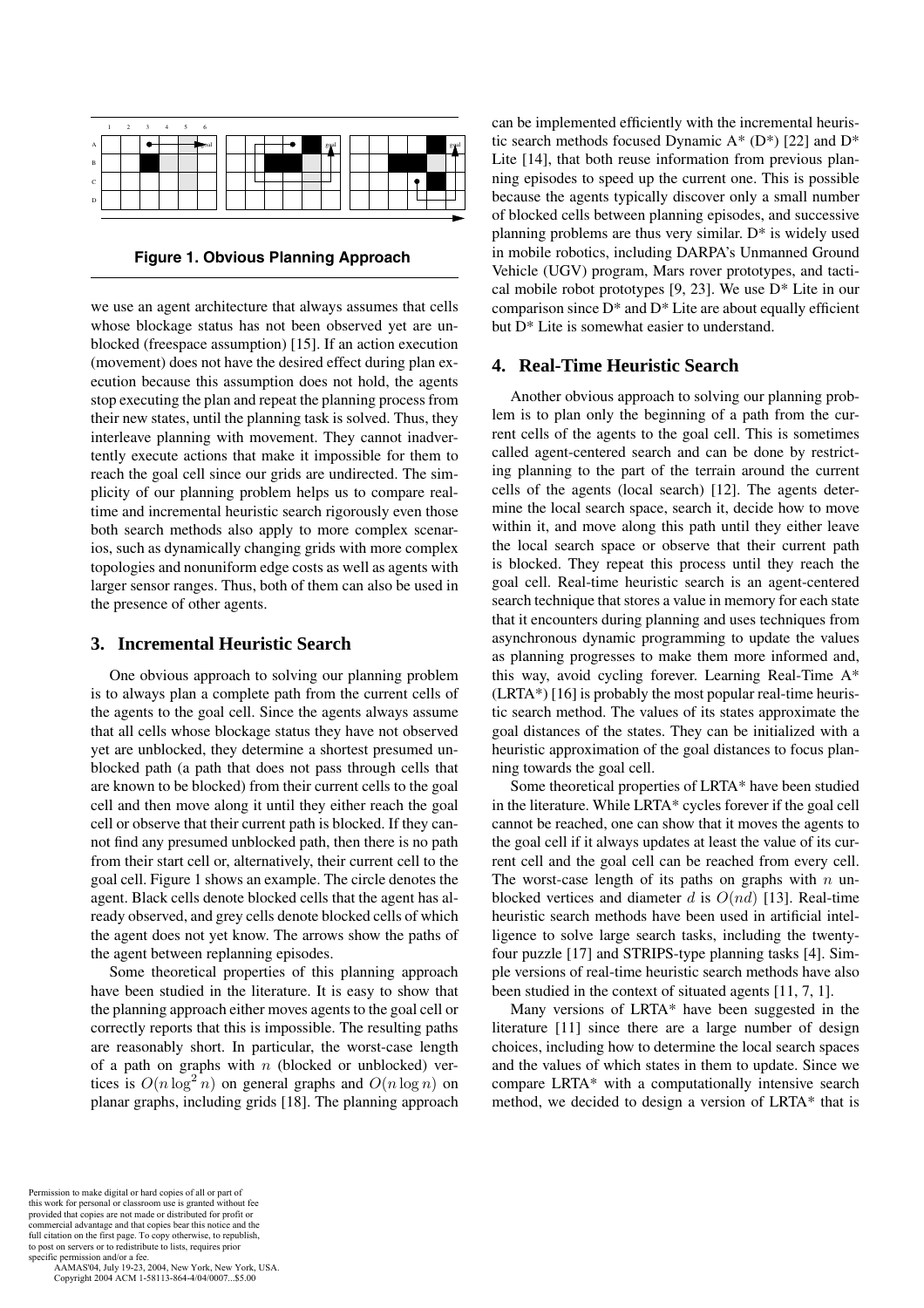Fast implementations of the following version of LRTA\* do not initialize all values up front since many states might not get encountered during the search. Rather, they initialize a value only when it is needed for the first time. From then on, they retain the value in memory so that they can update it during the search.

- 1. Perform an A\* search from the current state toward the goal state until either *n* states have been expanded or the goal state is about to be expanded. The expanded states form the local search space.
- 2. Use Dijkstra's algorithm to replace the value of each state in the local search space (that is, a state expanded in the first step) with the sum of the distance from the state to a state *s* that borders the local search space and the value of state *s*, minimized over all states *s* that border the local search space.
- 3. Follow the following path until the agents either leave the local search space or discover that the path is blocked, namely a shortest path from the current state to a state *s* that borders the local search space and minimizes the sum of the distance from the current state to state *s* and the value of state *s*, minimized over all states *s* that border the local search space. This path is followed automatically if the agents use the greedy strategy that repeatedly moves from the current state to the neighboring state *s* that minimizes the sum of the distance from the current state to state *s* and the (new) value of state *s*. (Ties should be broken so that the agents move along the edges of the A\* search tree and thus stay in the local search space for as long as possible.)
- 4. If the current state is different from the goal state, then go to the first step, otherwise terminate successfully.

#### **Figure 2. A Version of LRTA\* (1)**

also computationally intensive. Figure 2 describes the four steps of this version of LRTA\* in more detail, which was inspired by an algorithm in [21].

It has not been studied extensively what the local search spaces of LRTA\* should be. LRTA\* is most often used with local search spaces that contain only the current states of the agents but their sizes should really be optimized for the planning objective. There have been some suggestions for choosing larger local search spaces [21, 20, 10] but they typically do not satisfy hard real-time constraints where only a certain amount of time is available for each planning episode. The easiest way of limiting the planning time is to limit the size of the local search spaces but this leaves open the question exactly which cells the local search spaces should contain. It makes sense that the local search spaces are continuous parts of the terrain that contain the current cells of the agents since these parts of the terrain contain the cells that the agents might soon be in and are thus immediately relevant for them in their current situations. In the following, we describe a simple way of choosing the local search spaces, namely by performing an A\* search [19] from the current states of the agents toward the goal state until *n* states have been expanded, where *n* is an external parameter, called the lookahead. The idea behind using  $A^*$  in the first step of our version of LRTA\* is to try to reject the current path if additional planning time is available. The agent eventually moves towards a state *s* that borders the local search space and minimizes the sum of the distance from the current state to state *s* and the value of state



**Figure 3. A Version of LRTA\* (2)**

*s*, minimized over all states *s* that border the local search space. This is a state that was generated but not expanded by the A\* search and has the smallest f-value among all such states. Consequently, it is the state that the A\* search would expand next if it were allowed to expand one additional state, which could change the current path. The local search space then consists of the expanded states. The idea behind using Dijkstra's algorithm in the second step of our version of LRTA\* is to update the values of all states in the local search space to make them locally consistent [20] and thus propagate as much information as possible.

Figure 3 gives the beginning of an example of how our version of LRTA\* operates. The lookahead is three. The left column shows how the agent moves, similar to Figure 1. The center column shows the results of the A\* searches. Each cell with a cached value is labeled with it in the upper right corner. Each cell generated during an A\* search is labeled with its f-value in the upper left corner. The arrows go from parents to their children in the search tree. The right column shows the results of Dijkstra's algorithm. Each cell with a cached value is labeled with it in the upper right corner. Each cell in the local search space has exactly one incoming arrow that shows the cell whose value was used to update its value. Note that only the beginning of the path of the agent is shown. The complete path is longer than the one from Figure 1.

Both A\* and Dijkstra's algorithm expand each state at most once and are thus efficient. They have an interesting interface: Dijkstra's algorithm needs to initialize its prior-

Permission to make digital or hard copies of all or part of this work for personal or classroom use is granted without feel with provided that copies are not made or distributed for profit or commercial advantage and that copies bear this notice and the full citation on the first page. To copy otherwise, to republish, to post on servers or to redistribute to lists, requires prior specific permission and/or a fee.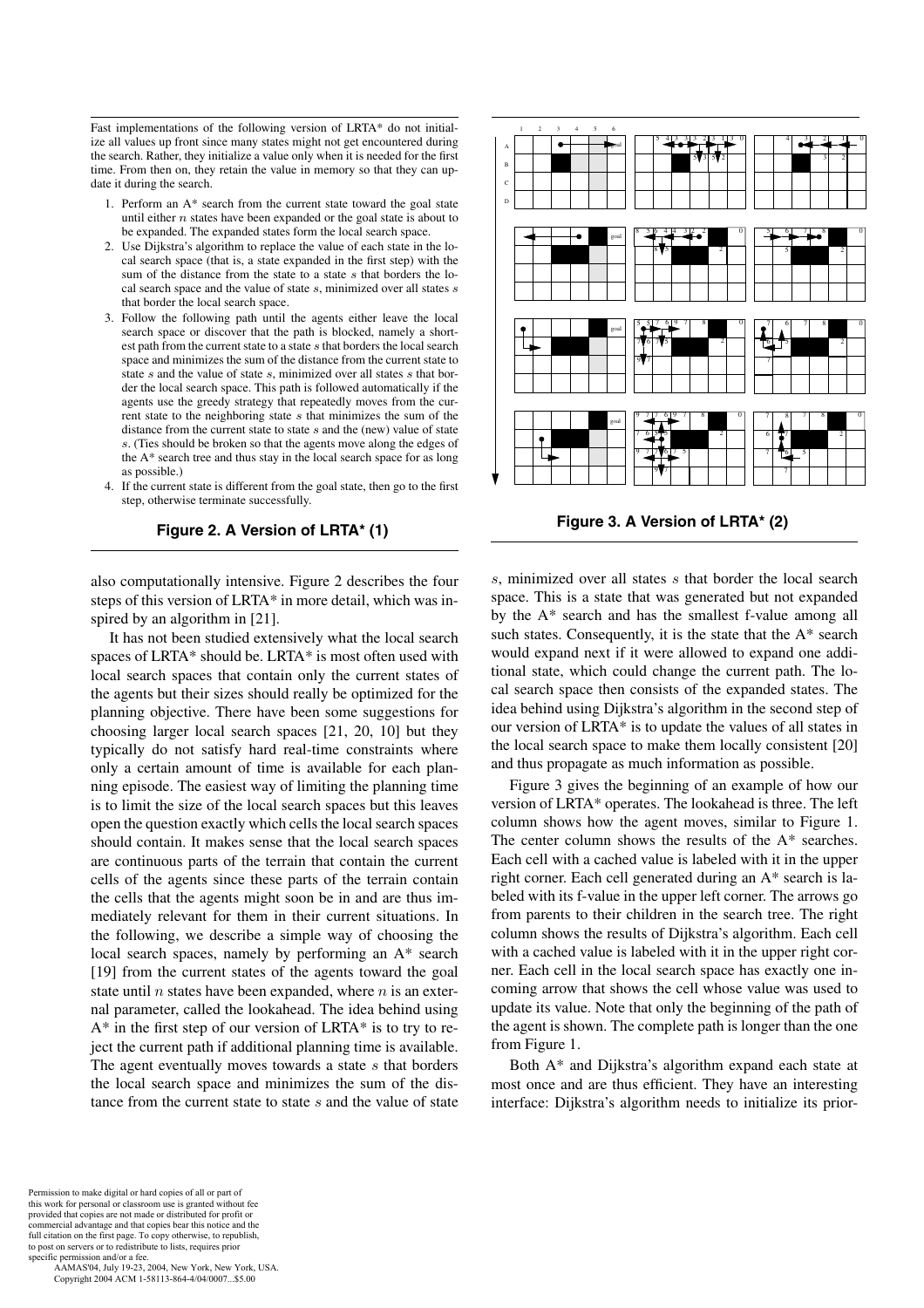

**Figure 5. Interfacing A\* and Dijkstra (2)**

ity queue with the states that border the local search space but these are exactly the states is the priority queue of  $A^*$  after A\* terminates. Thus, Dijkstra's algorithm can reuse the priority queue of A\*. However, it needs to change the priorities of the states in the priority queue. It appears that Dijkstra's algorithm should be able to reuse more information gathered during the A\* search, such as the order in which  $A^*$  expanded the states or the  $A^*$  search tree. However, it is currently unclear how to exploit these ideas. Figure 4, for instance, gives an example of LRTA\* with lookahead three in known terrain where the order in which Dijkstra's algorithm updates the states is different from both the order and the reverse of the order in which A\* expanded the states. (The circled numbers show this order.) Similarly, Figure 5 gives an example of LRTA\* with lookahead 9 in known terrain where the value of cell B1 gets calculated from the value of cell B2 even though these cells are not connected in the A\* search tree.

## **5. Experimental Comparison**

The ideas behind real-time and incremental heuristic search could, in principle, be combined by restricting planning to the part of the terrain around the current cells of the agents and reusing information from previous planning episodes to speed up the current one. However, current incremental heuristic search methods require that the root of the search tree does not change, although there has been some recent progress on relaxing this restriction [6]. Thus, incremental heuristic search is commonly used by searching from the goal cell towards the current cells of the agents, which does not work in conjunction with realtime heuristic search. The question then arises when to use real-time heuristic search and when to use incremental heuristic search. Incremental heuristic search has advantages over real-time heuristic search: Since incremental heuristic search plans a complete path, it can easily dis-

Permission to make digital or hard copies of all or part of this work for personal or classroom use is granted without fee provided that copies are not made or distributed for profit or commercial advantage and that copies bear this notice and the full citation on the first page. To copy otherwise, to republish to post on servers or to redistribute to lists, requires prior specific permission and/or a fee.

 AAMAS'04, July 19-23, 2004, New York, New York, USA. Copyright 2004 ACM 1-58113-864-4/04/0007...\$5.00



cover that the goal state cannot be reached from the current state. On the other hand, real-time heuristic search also has advantages over incremental heuristic search: Since realtime heuristic search plans only in the state space around the current cells of the agents, the sizes of the local search spaces can be freely determined, depending on how fast planning has to be. Thus, real-time heuristic search can satisfy hard real-time requirements in terrain of any size by choosing sufficiently small local search spaces (potentially at the cost of longer paths) while the planning time of incremental heuristic search increases with the size of the terrain. We now compare our version of LRTA\* with the optimized final version of  $D^*$  Lite as published in [14]. We use standard binary heaps to implement the priority queues of both search methods and test them on two different kinds of grids: one in which the heuristics can be very misleading and one in which they are generally not misleading. In each case, we average over 1000 (for mazes) and 5000 (for grids with random obstacles) randomly generated four-connected grids of size 301*×*301 with randomly chosen start and goal states with the restriction that there is a path from the start state to the goal state. In the following, we describe our results in detail. We measure all times in microseconds and all distances in number of movements.

## **6. Mazes**

We first use acyclic mazes as test domains whose corridor structure was generated with depth-first search. Figure 6 (left) shows an example (of smaller size than used in the experiments). As heuristic approximation of the distance of two states we consider the Manhattan distance, that is, the sum of the differences of their x- and y-coordinates (strong heuristics). We also consider the maximum of the differences of their x- and y-coordinates (weak heuristics). The strong heuristics dominate the weak heuristics, and thus A\* with the strong heuristics expands fewer states than A\* with the weak heuristics but finds paths of the same lengths.  $D^*$  Lite is an incremental version of  $A^*$ , and experimentally D\* Lite with the strong heuristics also expands fewer states than  $D^*$  with the weak heuristics but finds paths of about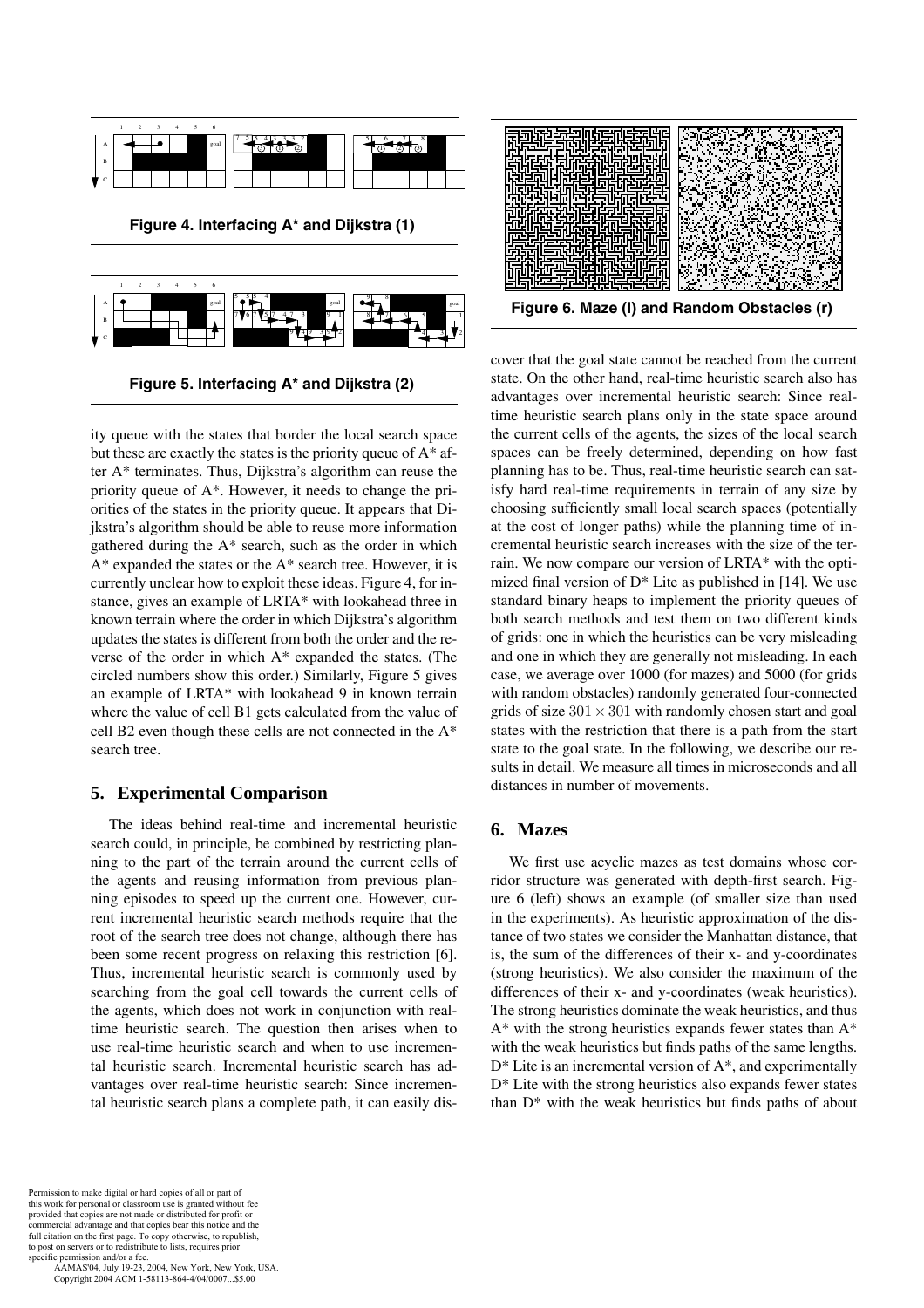(a) = state expansions per planning episode (lookahead), (b) = average planning time, and (c) = average number of movements (path length).

|     | mazes             |            |                    |            |                   |        | grids with random obstacles |        |
|-----|-------------------|------------|--------------------|------------|-------------------|--------|-----------------------------|--------|
|     | strong heuristics |            | weak heuristics    |            | strong heuristics |        | weak heuristics             |        |
| (a) | (b)               | (c)        | (b)                | (c)        | (b)               | (c)    | (b)                         | (c)    |
|     | $D^*$ Lite        |            |                    |            |                   |        |                             |        |
|     | 357417.38         |            | 21737.53 373560.62 | 21140.40   | 36825.63          | 308.98 | 40737.34                    | 313.78 |
|     |                   |            |                    | LRTA*      |                   |        |                             |        |
|     | 985361.73         | 1987574.25 | 628175.97          | 1259958.00 | 28279.51          | 498.55 | 28292.81                    | 363.16 |
| 3   | 640567.24         | 931230.38  | 477551.83          | 685570.04  | 28380.11          | 377.15 | 28446.67                    | 363.30 |
| 5   | 441522.49         | 594675.73  | 366611.13          | 477525.03  | 28435.03          | 337.67 | 28568.88                    | 339.47 |
| 7   | 395581.98         | 499083.52  | 321784.17          | 382949.65  | 28536.61          | 329.00 | 28658.00                    | 327.50 |
| 9   | 358532.52         | 422475.56  | 296545.64          | 321547.69  | 28617.42          | 322.19 | 28769.02                    | 318.39 |
| 11  | 313997.99         | 337704.16  | 277974.35          | 272841.73  | 28698.35          | 315.32 | 28877.77                    | 315.32 |
| 13  | 302791.98         | 303562.40  | 276238.32          | 252374.66  | 28785.79          | 310.35 | 29008.12                    | 315.57 |
| 15  | 290252.67         | 268652.32  | 281280.60          | 239072.72  | 28873.00          | 307.15 | 29118.05                    | 314.14 |
| 17  | 284827.58         | 243952.42  | 277453.57          | 215615.93  | 28966.89          | 305.47 | 29226.43                    | 311.46 |
| 19  | 276990.44         | 217852.00  | 280483.72          | 199517.41  | 29056.67          | 303.58 | 29341.93                    | 311.65 |
| 21  | 279855.69         | 205370.41  | 273280.22          | 177142.96  | 29152.59          | 302.27 | 29476.83                    | 311.11 |
| 23  | 285321.52         | 196601.90  | 283999.33          | 171600.71  | 29241.04          | 301.54 | 29585.83                    | 310.20 |
| 25  | 274999.82         | 169685.19  | 283950.17          | 155736.31  | 29332.52          | 300.77 | 29701.80                    | 309.44 |
| 27  | 293554.47         | 176642.26  | 292767.20          | 151277.34  | 29428.39          | 300.24 | 29822.47                    | 309.43 |
| 29  | 293262.79         | 163418.55  | 296116.07          | 140895.33  | 29524.39          | 299.44 | 29949.31                    | 309.84 |
|     |                   |            |                    |            |                   |        |                             |        |

**Table 1. Results for Different Heuristics**

the same lengths. However, Table 1 shows that this is not the case for LRTA\*. LRTA\* with the strong heuristics tends to expand more states than LRTA\* with the weak heuristics but finds longer paths, at least for smaller lookaheads. The reason for this is that the relative differences of the heuristic values are much more important for focusing the search of LRTA\* than their absolute values. Because the heuristics can be misleading in mazes, it is better if the differences of the heuristic values are small because LRTA\* can then correct them faster. A similar phenomenon had previous been described for searching the eight-puzzle with LRTA\* [13]. We use D\* Lite and LRTA\* with the heuristics that worked best for them. Thus, we use  $D^*$  Lite with the strong heuristics and LRTA\* with the weak heuristics.

Table 2 tabulates our results.<sup>1</sup> Comparing the planning time of D\* Lite and LRTA\* is difficult because the search spaces are relatively small. The reason for this is that maps of real-time computer games fit into memory and planning for each game character has to be fast, especially if the number of characters is large. Then, however, the scaling behavior of the search methods is less important than the hardware and implementation details – including the data structures, tie-breaking strategies, and coding tricks. To avoid this problem, one often uses proxies instead of the planning time itself, such as the number of state expansions. This is not possible in our case since D\* Lite and LRTA\* operate in very different ways, which forces us to compare their planning times directly. However, Figure 7 shows that the planning time of LRTA\* with different lookaheads appears to be roughly proportional to its number of state expansions, which gives us hope that different hardware and implementation details change the planning time of LRTA\* by only a

(a) = state expansions per planning episode (lookahead) (b) = average number of state expansions, (c) = average num-<br>ber of planning episodes (d) = average number of movements (path length), (e) = average number of movemen  $p$  ing episode, (f) = average planning time, (g) = average planning time per planning episode, and (h) = average pl .<br>ning time per movement.

| (a)                      | (b)        | (c)        | (d)        | (e)  | (f)       | (g)   | (h)   |
|--------------------------|------------|------------|------------|------|-----------|-------|-------|
|                          |            |            | $D*$ Lite  |      |           |       |       |
| ٠                        | 230893.54  | 6606.37    | 21737.53   | 3.29 | 357417.38 | 54.10 | 16.44 |
|                          |            |            | $LRTA*$    |      |           |       |       |
| 1                        | 1259958.00 | 1259958.00 | 1259958.00 | 1.00 | 628175.97 | 0.50  | 0.50  |
| 3                        | 1012633.01 | 337544.61  | 685570.04  | 2.03 | 477551.83 | 1.41  | 0.70  |
| $\overline{\phantom{0}}$ | 765644.80  | 153129.55  | 477525.03  | 3.12 | 366611.13 | 2.39  | 0.77  |
| $\overline{7}$           | 658618.41  | 94089.35   | 382949.65  | 4.07 | 321784.17 | 3.42  | 0.84  |
| 9                        | 588810.14  | 65424.97   | 321547.69  | 4.91 | 296545.64 | 4.53  | 0.92  |
| 11                       | 531955.23  | 48361.94   | 272841.73  | 5.64 | 277974.35 | 5.75  | 1.02  |
| 13                       | 518431.33  | 39882.58   | 252374.66  | 6.33 | 276238.32 | 6.93  | 1.09  |
| 15                       | 517913.09  | 34531.72   | 239072.72  | 6.92 | 281280.60 | 8.15  | 1.18  |
| 17                       | 495466.48  | 29150.37   | 215615.93  | 7.40 | 277453.57 | 9.52  | 1.29  |
| 19                       | 487622.82  | 25670.60   | 199517.41  | 7.77 | 280483.72 | 10.93 | 1.41  |
| 21                       | 459565.74  | 21891.42   | 177142.96  | 8.09 | 273280.22 | 12.48 | 1.54  |
| 23                       | 470419.04  | 20461.61   | 171600.71  | 8.39 | 283999.33 | 13.88 | 1.66  |
| 25                       | 456751.93  | 18279.86   | 155736.31  | 8.52 | 283950.17 | 15.53 | 1.82  |
| 27                       | 465707.78  | 17259.47   | 151277.34  | 8.76 | 292767.20 | 16.96 | 1.94  |
| 29                       | 460964.20  | 15907.64   | 140895.33  | 8.86 | 296116.07 | 18.61 | 2.10  |
| 31                       | 469144.66  | 15147.32   | 135554.16  | 8.95 | 310131.20 | 20.47 | 2.29  |
| 33                       | 460947.12  | 13983.02   | 125789.79  | 9.00 | 304691.69 | 21.79 | 2.42  |
| 35                       | 474447.93  | 13571.97   | 123304.98  | 9.09 | 315807.85 | 23.27 | 2.56  |
| 37                       | 492481.84  | 13327.82   | 122274.35  | 9.17 | 329287.75 | 24.71 | 2.69  |
| 39                       | 514415.51  | 13209.17   | 122839.82  | 9.30 | 344388.42 | 26.07 | 2.80  |
| 41                       | 512638.46  | 12523.62   | 114917.08  | 9.18 | 348330.44 | 27.81 | 3.03  |
| 43                       | 517674.55  | 12060.69   | 111242.82  | 9.22 | 354049.77 | 29.36 | 3.18  |
| 45                       | 507532.55  | 11301.47   | 100257.67  | 8.87 | 354495.33 | 31.37 | 3.54  |
| 47                       | 532693.30  | 11358.48   | 103038.69  | 9.07 | 370009.76 | 32.58 | 3.59  |
| 49                       | 555105.16  | 11355.05   | 104059.85  | 9.16 | 385354.53 | 33.94 | 3.70  |
|                          |            |            |            |      |           |       |       |

**Table 2. Results for Mazes**

constant factor.

Table 2 shows some interesting trends: First, the path length of LRTA\* decreases as its lookahead increases: more planning results in shorter paths, which confirms earlier results in different domains [16] although exceptions to this property have also been reported [5]. Second, the planning time first decreases and then increases as the lookahead of LRTA\* increases. This is the result of two different effects, namely an increasing planning time per planning episode due to the larger lookahead and a decreasing number of planning episodes due to the shorter paths. The graph in Figure 8 visualizes this trade-off between the planning time and the resulting path length. The planning time of LRTA\* is larger than the one of  $D^*$  Lite for lookaheads of more than 45, and its paths are longer than the ones of  $D^*$  Lite for all tabulated lookaheads. Because the heuristics can be misleading in mazes, planning all the way to the goal cell allows one to find short paths. Thus, the paths of  $D^*$  Lite are short. The path of LRTA\* are short only for larger lookaheads. LRTA\* with smaller lookaheads moves back and forth in local minima of the value surface until it has increased the values of the cells sufficiently to be able to escape the local minima, which results in longer paths.

In the following, we describe three planning objectives and analyze which search method one should choose for each one. We assume that one cannot overlap planning and movement and thus has to interleave them. This is not completely realistic especially if movement is slow but allows us to obtain first results. In future work, we intend to relax this assumption, which will require us to develop new theoretical foundations that might be similar to those in [3, 24, 8].

• We first study what to do if one wants to minimize

Permission to make digital or hard copies of all or part of this work for personal or classroom use is granted without fee provided that copies are not made or distributed for profit or commercial advantage and that copies bear this notice and the full citation on the first page. To copy otherwise, to republish, to post on servers or to redistribute to lists, requires prior specific permission and/or a fee.

<sup>1</sup> Note that the number of state expansions can be smaller than the product of the lookahead and the number of planning episodes because, around the goal state, the number of state expansions per planning episode is smaller than the lookahead since state expansion stops once the goal state is about to be expanded.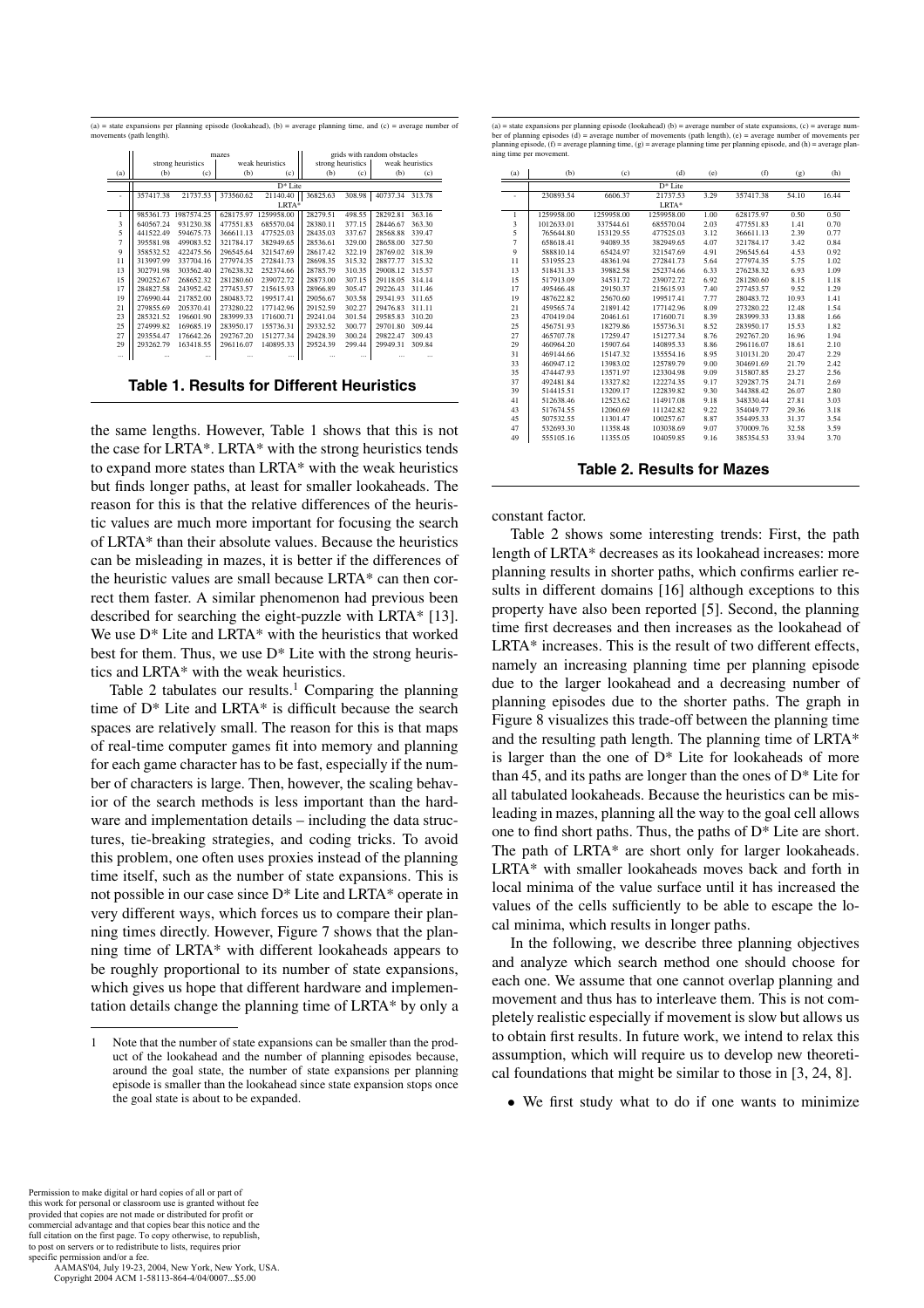

**Figure 7. Planning Time vs. State Expansions**

the sum of the planning and plan-execution time. The result depends on the relative speed of planning and movement. If planning is sufficiently fast relative to movement (a realistic assumption for many applications), then the sum of the planning and plan-execution time is determined by the movement time, that is, path length (*x* is large, see below). In this case, a large lookahead is optimal for LRTA\*. On the other hand, if movement is sufficiently fast relative to planning, then the sum of the planning and plan-execution time is determined by the planning time (*x* is small). In this case, a lookahead of 21 is optimal for LRTA\*. To understand the cases between these extremes better, we use  $x > 0$  to denote the ratio of the planning speed and movement speed. The sum of the planning and planexecution time is then proportional to: planning time +  $x \times$  path length. The following table shows the optimal lookahead for LRTA\* as a function of *x*:

| range of $x$                       | optimal lookahead |
|------------------------------------|-------------------|
| $-4.00$ -10 <sup>-0.31</sup><br>10 | 21                |
| $10^{-0.30}$ -10 <sup>-0.16</sup>  | つう                |
| $10^{-0.15}$ - $10^{+0.29}$        | 33                |
|                                    |                   |

This result is intuitive: Lookaheads that are smaller than the lookahead that minimizes the planning time cannot be optimal for LRTA\* since both its planning time and its path length decrease as its lookahead increases. The lookahead that minimizes its planning time is optimal for  $x = 0$ . Its planning time increases and its path length decreases as the lookahead increases, starting with the lookahead that minimizes its planning time. Thus, its optimal lookahead increases as *<sup>x</sup>* increases. If *<sup>x</sup>* is larger than 10*<sup>−</sup>*0*.*<sup>27</sup>, then D\* Lite should be preferred over LRTA\* with the optimal lookahead since LRTA\* needs a much larger planning time than D\* Lite to find paths that are not much longer than the ones of D\* Lite.



- *•* We now study what to do if one wants to minimize the path length subject to the hard real-time constraint that only a certain amount of time is available for each planning episode. Thus, there is a time limit on the planning time per planning episode. We argue with averages in the following to make our argument simple even though this is not quite correct.  $D^*$  Lite has a planning time per planning episode of 54.10 and thus cannot be used if the time limit is smaller than this. Thus, LRTA\* with the largest lookahead that fits the time limit should be used instead of  $D^*$  Lite if the time limit is smaller than 54.10. LRTA\* with a lookahead of up to 75 (not shown in Table 2) has a planning time per planning episode that is smaller than 54.10. On the other hand, since LRTA\* with a lookahead of even 241 (not shown in Table 2) finds only paths of length 44721.30 but has a planning time per planning episode of 168.19, D\* Lite should be used if the time limit is larger than 54.10 (but small).
- *•* Finally, we study what to do if one wants to minimize the path length subject to the hard real-time constraint that only a certain amount of time is available for each planning episode but the planning time can be amortized over the movements. Thus, there is a time limit on the planning time per movement.  $D^*$  Lite has a planning time per movement of 16.44 and thus cannot be used if the time limit is smaller than this. Thus, LRTA\* with the largest lookahead that fits the time limit should be used instead of D\* Lite if the time limit is smaller than 16.44. LRTA\* with a lookahead of up to 165 (not shown in Table 2) has a planning time per movement that is smaller than the one of  $D^*$  Lite. On the other hand, since LRTA\* with a lookahead of even 241 finds only paths of length 44721.30 but has a planning time per movement of 28.61, D\* Lite should be used if the time limit is larger than 16.44 (but small).

Permission to make digital or hard copies of all or part of this work for personal or classroom use is granted without fee provided that copies are not made or distributed for profit or commercial advantage and that copies bear this notice and the full citation on the first page. To copy otherwise, to republish, to post on servers or to redistribute to lists, requires prior specific permission and/or a fee.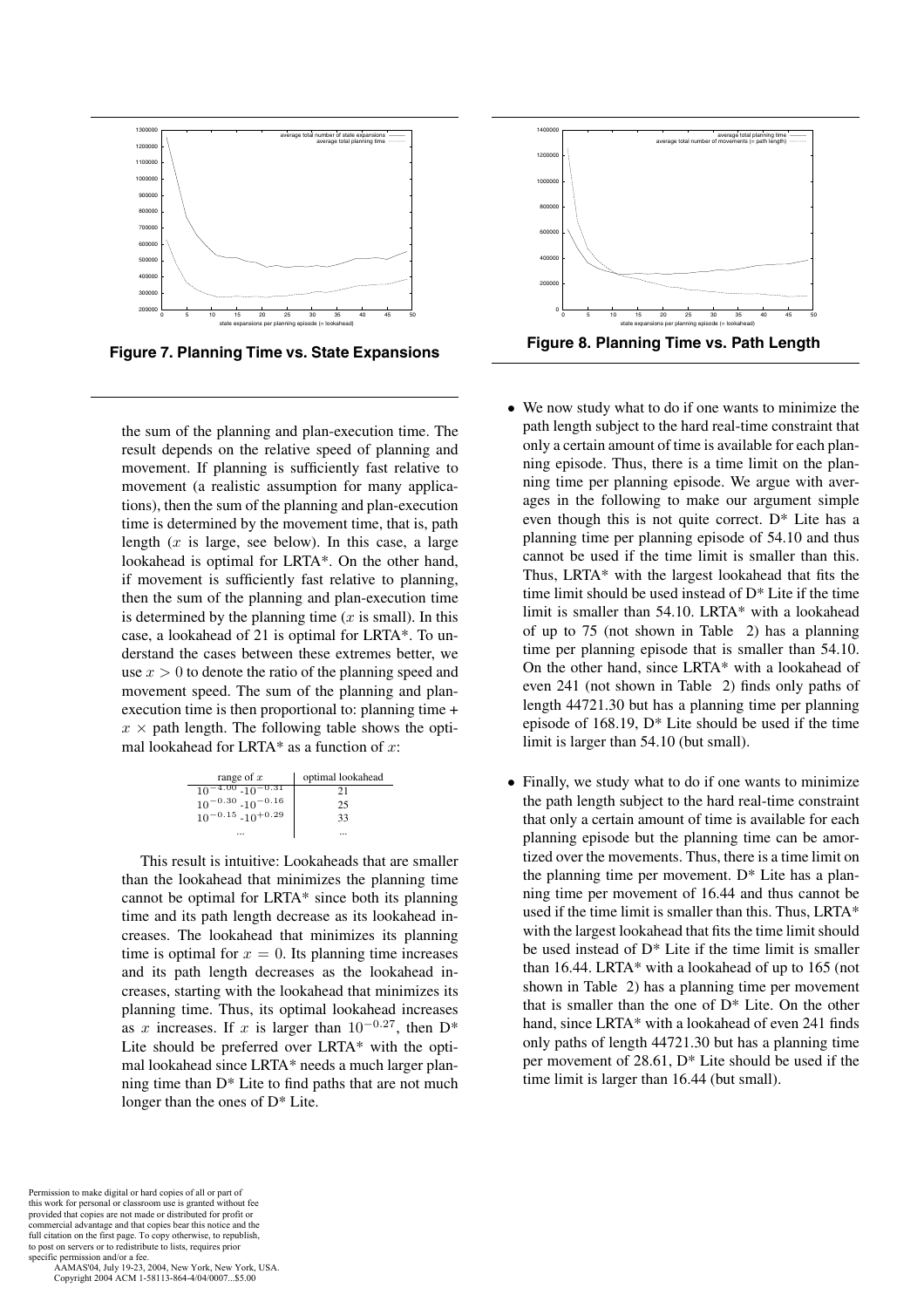| (a)                      | (b)      | (c)    | (d)       | (e)  | (f)      | (g)    | (h)    |
|--------------------------|----------|--------|-----------|------|----------|--------|--------|
|                          |          |        | $D*$ Lite |      |          |        |        |
| $\overline{\phantom{a}}$ | 11424.90 | 72.54  | 308.98    | 4.26 | 36825.63 | 507.65 | 119.18 |
|                          |          |        | LRTA*     |      |          |        |        |
| 1                        | 498.55   | 498.55 | 498.55    | 1.00 | 28279.51 | 56.72  | 56.72  |
| 3                        | 622.46   | 207.83 | 377.15    | 1.81 | 28380.11 | 136.56 | 75.25  |
| 5                        | 686.46   | 137.77 | 337.67    | 2.45 | 28435.03 | 206.39 | 84.21  |
| $\overline{7}$           | 796.09   | 114.30 | 329.00    | 2.88 | 28536.61 | 249.66 | 86.74  |
| 9                        | 902.13   | 100.92 | 322.19    | 3.19 | 28617.42 | 283.58 | 88.82  |
| 11                       | 1013.99  | 92.98  | 315.32    | 3.39 | 28698.35 | 308.65 | 91.01  |
| 13                       | 1128.42  | 87.72  | 310.35    | 3.54 | 28785.79 | 328.14 | 92.75  |
| 15                       | 1238.49  | 83.63  | 307.15    | 3.67 | 28873.00 | 345.25 | 94.00  |
| 17                       | 1353.46  | 80.83  | 305.47    | 3.78 | 28966.89 | 358.36 | 94.83  |
| 19                       | 1464.02  | 78.40  | 303.58    | 3.87 | 29056.67 | 370.61 | 95.71  |
| 21                       | 1578.59  | 76.68  | 302.27    | 3.94 | 29152.59 | 380.16 | 96.45  |
| 23                       | 1701.07  | 75.63  | 301.54    | 3.99 | 29241.04 | 386.62 | 96.97  |
| 25                       | 1822.36  | 74.75  | 300.77    | 4.02 | 29332.52 | 392.40 | 97.53  |
| 27                       | 1953.37  | 74.38  | 300.24    | 4.04 | 29428.39 | 395.67 | 98.02  |
| 29                       | 2077.55  | 73.85  | 299.44    | 4.05 | 29524.39 | 399.76 | 98.60  |
| 31                       | 2202.06  | 73.40  | 299.20    | 4.08 | 29615.10 | 403.48 | 98.98  |
| 33                       | 2323.90  | 72.99  | 298.70    | 4.09 | 29715.34 | 407.11 | 99.48  |
| 35                       | 2438.37  | 72.38  | 297.90    | 4.12 | 29799.11 | 411.73 | 100.03 |
| 37                       | 2569.27  | 72.30  | 298.38    | 4.13 | 29904.07 | 413.58 | 100.22 |
| 39                       | 2683.20  | 71.80  | 297.61    | 4.14 | 29994.63 | 417.73 | 100.78 |

**Table 3. Results for Random Obstacles**

### **7. Grids with Random Obstacles**

We now use grids with randomly placed obstacles (blocked cells) as test domains. Their obstacle density is 25 percent. Figure 6 (right) shows an example (of smaller size than used in the experiments). Testing D\* Lite and LRTA\* on these different kinds of grids is interesting because they have very different properties from mazes. For example, the heuristics are not very misleading, and Table 1 shows that LRTA\* performs about the same with the strong and the weak heuristics, at least for larger lookaheads. Thus, we now use both D\* Lite and LRTA\* with the strong heuristics. Table 3 tabulates our results, which are similar to the ones for mazes. However, the planning time per planning episode of both D\* Lite and LRTA\* is now much larger due to the larger branching factor. The planning time of LRTA\* is now smaller than the one of D\* Lite for all tabulated lookaheads (although eventually its planning time will be larger than the one of  $D^*$  Lite as the lookahead increases since it does not use experience from previous planning episodes to speed up the current one), and its paths are shorter than the one of D\* Lite for all tabulated lookaheads larger than 13. These good results for LRTA\* are due to the fact that the heuristics are generally not misleading. One can therefore reduce the planning time by basically following the heuristics, with some lookahead to avoid being misled by inaccuracies of the heuristics caused by obstacles. This means that it is unnecessary to plan all the way to the goal cell. We do not understand yet why the path length of LRTA\* with larger lookaheads is smaller than the one of D\* Lite. We would have expected the path length of LRTA\* to approach the one of D\* Lite as the lookahead of LRTA\* increases because LRTA $*$  chooses paths of the same lengths as  $D^*$  Lite once its local search spaces always border the goal state.

Permission to make digital or hard copies of all or part of this work for personal or classroom use is granted without fee provided that copies are not made or distributed for profit or commercial advantage and that copies bear this notice and the full citation on the first page. To copy otherwise, to republish, to post on servers or to redistribute to lists, requires prior specific permission and/or a fee.

 AAMAS'04, July 19-23, 2004, New York, New York, USA. Copyright 2004 ACM 1-58113-864-4/04/0007...\$5.00

(a) = state expansions per planning episode (lookahead), (b) = average number of state expansions (as an indicator for<br>the average planning time - note, though, that breadth-first search can expand states faster than  $A^*$  $ents$  (path length).

| mazes        | grids with random obstacles                                                                                                                                                                                             |                          |          |                        |                |  |
|--------------|-------------------------------------------------------------------------------------------------------------------------------------------------------------------------------------------------------------------------|--------------------------|----------|------------------------|----------------|--|
|              | LRTA* with BFS                                                                                                                                                                                                          |                          |          |                        | LRTA* with BFS |  |
| (b)<br>(c)   | (c)                                                                                                                                                                                                                     | (b)                      | (c)      | (b)                    | (c)            |  |
|              |                                                                                                                                                                                                                         | 498.55                   | 498.55   | 496.82                 | 496.82         |  |
| 2151181.27   | 1427453.49                                                                                                                                                                                                              | 622.46                   | 377.15   | 751.35                 | 382.46         |  |
| 608563.97    | 339733.20                                                                                                                                                                                                               | 686.46                   | 337.67   | 883.16                 | 340.95         |  |
| 470885.88    | 239418.18                                                                                                                                                                                                               | 796.09                   | 329.00   | 1081.67                | 331.05         |  |
| 439573.64    | 204921.68                                                                                                                                                                                                               | 902.13                   | 322.19   | 1224.09                | 322.09         |  |
| 437526.96    | 189936.61                                                                                                                                                                                                               | 1013.99                  | 315.32   | 1377.21                | 317.84         |  |
| 410861.79    | 165348.26                                                                                                                                                                                                               | 1128.42                  | 310.35   | 1554.31                | 316.33         |  |
| 460207.28    | 177181.12                                                                                                                                                                                                               | 1238.49                  | 307.15   | 1716.99                | 313.97         |  |
| 430183.56    | 154345.68                                                                                                                                                                                                               | 1353.46                  | 305.47   | 1871.26                | 312.06         |  |
| 453565.17    | 154292.26                                                                                                                                                                                                               | 1464.02                  | 303.58   | 2020.39                | 310.60         |  |
| 448383.49    | 144253.88                                                                                                                                                                                                               | 1578.59                  | 302.27   | 2169.39                | 309.72         |  |
| 470230.40    | 144736.66                                                                                                                                                                                                               | 1701.07                  | 301.54   | 2315.88                | 308.09         |  |
| 473433.00    | 138034.91                                                                                                                                                                                                               | 1822.36                  | 300.77   | 2465.16                | 307.65         |  |
| 483322.87    | 135636.58                                                                                                                                                                                                               | 1953.37                  | 300.24   | 2605.35                | 306.62         |  |
| 499253.40    | 133028.67                                                                                                                                                                                                               | 2077.55                  | 299.44   | 2763.52                | 306.93         |  |
| $\cdots$<br> | $\cdots$                                                                                                                                                                                                                | $\cdots$                 | $\cdots$ | $\ddotsc$              | $\cdots$       |  |
|              |                                                                                                                                                                                                                         |                          |          |                        |                |  |
|              | LRTA* (with $A^*$ )<br>1259958.00<br>685570.04<br>477525.03<br>382949.65<br>321547.69<br>272841.73<br>252374.66<br>239072.72<br>215615.93<br>199517.41<br>177142.96<br>171600.71<br>155736.31<br>151277.34<br>140895.33 | 1244573.34<br>1244573.34 |          | $LRTA^*$ (with $A^*$ ) |                |  |

**Table 4. Results for Different Search Spaces**

We now study again what to do if one wants to minimize the sum of the planning and plan-execution time. The following table shows the optimal lookahead for LRTA\* as a function of *x*, the ratio of the planning speed and movement speed:

| range of $x$                      | optimal lookahead |
|-----------------------------------|-------------------|
| $10^{-4.00}$ -10 <sup>-1</sup>    |                   |
| $10^{-0.08}$ -10 <sup>+0.14</sup> | 3                 |
| $10^{+0.15}$ -10 <sup>+1.06</sup> | 5                 |
| $10^{+1.07}$ - $10^{+1.07}$       | 7                 |
| $10^{+1.08}$ - $10^{+1.24}$       | 11                |
| $10^{+1.25}$ -10 <sup>+1.43</sup> | 13                |
| $10^{+1.44}$ - $10^{+1.71}$       | 15                |
| $10^{+1.72}$ - $10^{+1.86}$       | 19                |
| $10^{+1.87}$ -10 <sup>+2.07</sup> | 21                |
| $10^{+2.08}$ -10 <sup>+2.15</sup> | 25                |
|                                   |                   |

A lookahead of one now minimizes the planning time of LRTA\*, which is smaller than the lookahead of 21 that minimized the planning time of LRTA\* in mazes. For each value of *x*, LRTA\* with the optimal lookahead has a smaller sum of the planning and plan-execution time than D\* Lite, and thus LRTA\* with the optimal lookahead should always be preferred over D\* Lite. This is not surprising since both the planning time of LRTA\* with a sufficiently large lookahead and the resulting path length are smaller than the ones of D\* Lite. For the same reason, LRTA\* should always be preferred over  $D^*$  Lite if there is a time limit on the planning time per planning episode or movement.

## **8. Conclusions and Future Work**

In this paper, we studied fast search methods that can be used for path planning by real-time situated agents such as characters in real-time computer games. We compared a simple version of LRTA\*, a real-time heuristic search method, experimentally to D\* Lite, an incremental heuristic search method, and characterized when to choose which one of the two search methods, depending on the kind of terrain and the planning objective. During our experiments,